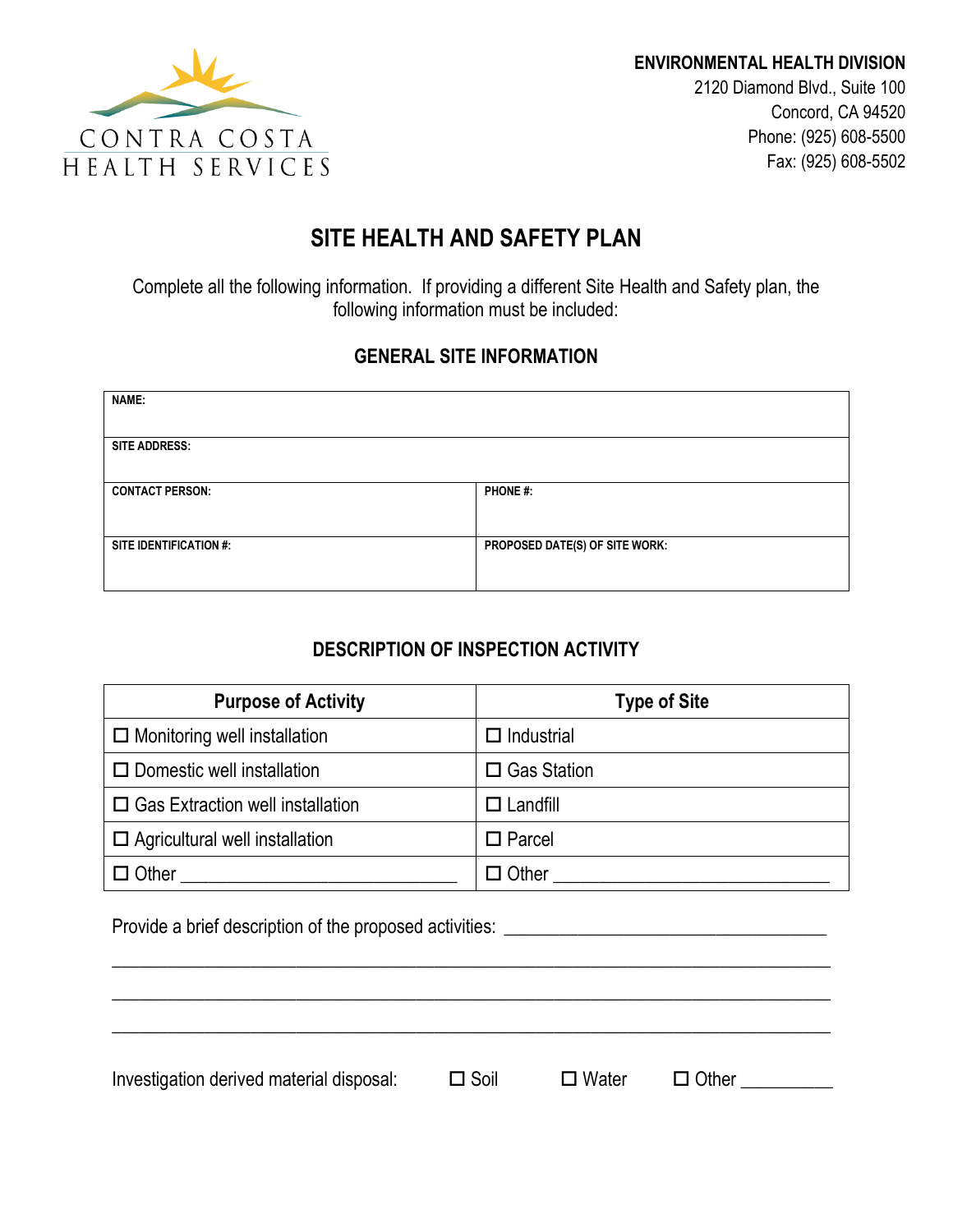## **POTENTIAL HEALTH AND SAFETY HAZARDS**

Anticipated physical hazards. Check all that apply:

| $\Box$ Heat (high ambient temperature) | $\Box$ Heavy Equipment                          |
|----------------------------------------|-------------------------------------------------|
| $\Box$ Cold                            | □ Physical injury/trauma (resulting from moving |
|                                        | machinery)                                      |
| $\Box$ Noise                           | $\Box$ General construction                     |
| $\Box$ Oxygen depletion                | $\Box$ Physical injury and trauma               |
| $\Box$ Asphyxiation                    | $\Box$ Electrical hazards                       |
| $\square$ Excavation                   | $\Box$ Cave-ins                                 |
| $\Box$ Falls, trips, slipping          | $\Box$ Ignition/Explosive                       |
| $\Box$ Other (specify):                |                                                 |

### **HAZARD EVALUATION**

| Parameter | TLV (ppm) | <b>IDLH</b> (ppm) | LEL (%) skin eyes | <b>Health</b> |
|-----------|-----------|-------------------|-------------------|---------------|
|           |           |                   |                   |               |
|           |           |                   |                   |               |
|           |           |                   |                   |               |
|           |           |                   |                   |               |
|           |           |                   |                   |               |
|           |           |                   |                   |               |

## **SPECIAL PRECAUTIONS**: \_\_\_\_\_\_\_\_\_\_\_\_\_\_\_\_\_\_\_\_\_\_\_\_\_\_\_\_\_\_\_\_\_\_\_\_\_\_\_\_\_\_\_\_\_\_\_\_\_\_\_\_\_

#### **PERSONAL PROTECTIVE EQUIPMENT**

\_\_\_\_\_\_\_\_\_\_\_\_\_\_\_\_\_\_\_\_\_\_\_\_\_\_\_\_\_\_\_\_\_\_\_\_\_\_\_\_\_\_\_\_\_\_\_\_\_\_\_\_\_

\_\_\_\_\_\_\_\_\_\_\_\_\_\_\_\_\_\_\_\_\_\_\_\_\_\_\_\_\_\_\_\_\_\_\_\_\_\_\_\_\_\_\_\_\_\_\_\_\_\_\_\_\_

Check all applicable items:

| $\Box$ Hardhat                           | $\vert$ $\Box$ Safety glasses / goggles  |
|------------------------------------------|------------------------------------------|
| $\Box$ Steel-toed / shank shoes or boots | $\Box$ Clothing protection / safety vest |
| $\Box$ Hearing protection                | $\Box$ Other (specify):                  |

#### **Personal Protection**

|                | Level of Protection: $\Box A \Box B \Box C \Box D$ |
|----------------|----------------------------------------------------|
| Modifications: |                                                    |
|                | Surveillance equipment and materials:              |
| Instrument:    | <u> 1980 - Andrea Andrew Maria (b. 1980)</u>       |
|                | Action Level: <b>Action</b> Level <b>Action</b>    |
| First Aid:     |                                                    |